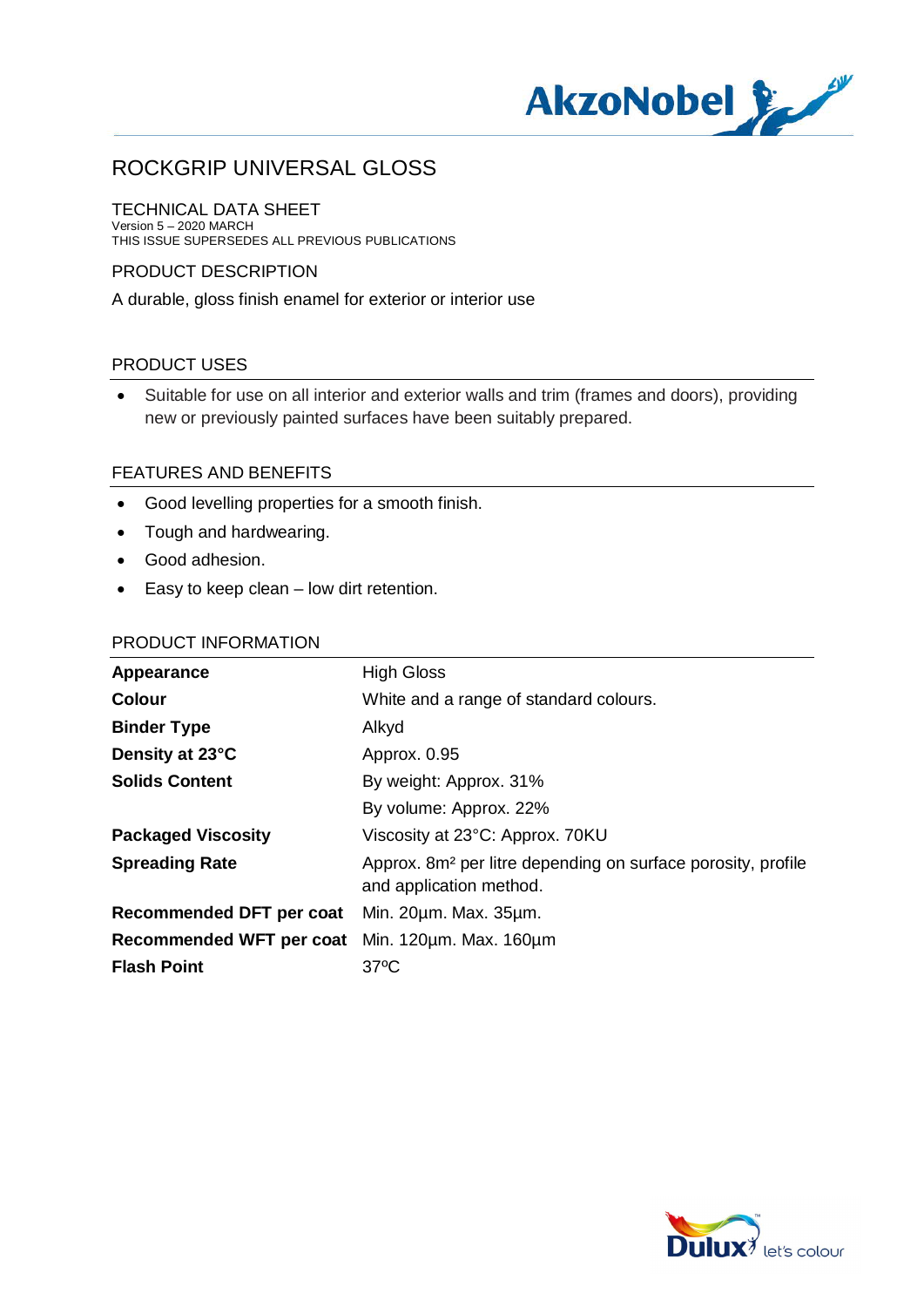

# APPLICATION INFORMATION

| Mixing                                | Stir until homogeneous with a flat paddle.                                                                                                                                                                                  |
|---------------------------------------|-----------------------------------------------------------------------------------------------------------------------------------------------------------------------------------------------------------------------------|
| <b>Application Surface conditions</b> | Surface Temperature between 10 - 35°C. Relative Humidity<br>between 10 - 85 % OR 2°C above dew point minimum.                                                                                                               |
| Application methods<br>application.   | Brush, Roller (short-nap mohair or foam), or airless spray                                                                                                                                                                  |
| <b>Thinner</b>                        | Thinning not recommended. Ready for use after thorough<br>stirring. For spray application thin up to 10% with mineral<br>turpentine.                                                                                        |
| <b>Drying Time</b>                    | Surface dry 4 hours at 23°C.                                                                                                                                                                                                |
| <b>Recoating Time</b>                 | 18 hours at 23°C (Drying times will be extended during<br>cold, wet or humid conditions.)                                                                                                                                   |
| Cleaning of equipment                 | After use, remove as much product as possible, and then<br>clean immediately with Dulux Pre-Paint Brush Cleaner/<br><b>Degreaser</b> or Mineral Turpentine.                                                                 |
| <b>Substrates</b>                     | Suitable for cement plaster, gypsum plaster, concrete, fibre<br>cement, PVC, galvanised iron (non-roof sheeting),<br>ferrous metal and wooden surfaces provided that<br>appropriate preparation and priming is carried out. |
| Precautions:                          | Do not apply during cold (below 10°C) or wet weather.                                                                                                                                                                       |
|                                       | Do not apply directly to substrate without priming.<br>Not suitable for direct application to powdery or friable<br>surfaces whether previously painted or not.<br>Do not clean the surface within 7 days of applying.      |
| <b>Coats Required</b>                 | Apply two to three finishing coats to new surfaces to<br>achieve a closed film and solid colour.                                                                                                                            |

### SURFACE PREPARATION

Plaster sand should comply with SABS 1090 requirements. Plaster mix must be applied at a minimum thickness of 10mm, curing to a hard and sound finish, free of soft and friable material. MPA strength must comply with SABS 0164-1 (10MPA=2, 6:1 and 5MPA=4:1). Ensure that surfaces are sound and free from dust, oil, grease, dirt, rust and debris. Surfaces must be thoroughly dry – no more than 12% moisture content.

### NEW SURFACES

### **Cement Plaster (non-friable), Fibre Cement and Composite Boarding**

- · It is recommended that fresh plaster should be allowed one week drying for every 5mm thickness; and longer in cold or damp weather.
- · Spot-prime metal strips and nail heads with appropriate metal primer.
- · For best paint system performance prime with one full coat **Rockgrip Plaster Primer.**

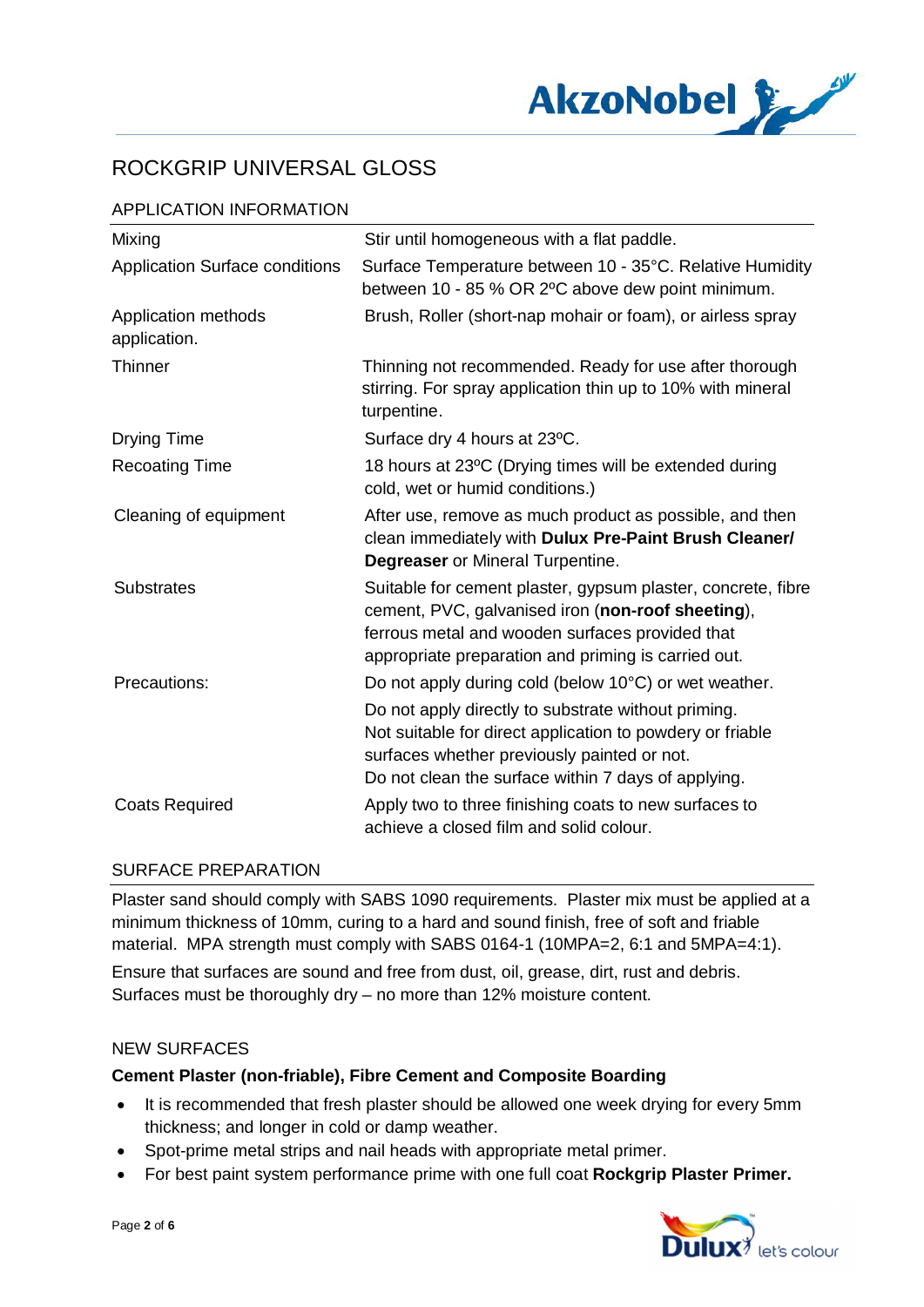

# SURFACE PREPARATION

# NEW SURFACES

# **Gypsum Plaster - Interior**

- · Newly applied Gypsum Plaster can present variable surface finishes based on the application method, the quality and type of gypsum plaster used. This can present variability in the finish of the applied gypsum in terms of surface hardness, texture and porosity. This may require added attention during priming.
- Ensure the gypsum plaster is sound, non-friable, applied and cured as per the manufacturer's specifications.
- After wiping down the gypsum plaster, no chalky powder should remain on the surface.
- · If the gypsum is sound, apply a single coat **Rockgrip Plaster Primer** or **Rockgrip Bonding Liquid.**
- · As gypsum plaster is a very porous surface, adsorption of the applied plaster primer or bonding liquid may occur. To test for this, wipe a black cloth over the dried applied **Rockgrip Plaster Primer** or **Rockgrip Bonding Liquid** to test its integrity. If a white residue is found on the back of the cloth, apply 1 to 2 further coats of the respective **Rockgrip Plaster Primer** or **Rockgrip Bonding Liquid** applied, to achieve the correct binding and sealing properties.

### **Concrete**

- · Remove any uncured cement, grease, and mould release agents by high-pressure water blast, or wash with a strong solution of **Dulux Pre-Paint Sugar Soap /**water solution. Rinse off thoroughly with clean water and allow drying out.
- · For best paint system performance prime with one full coat **Rockgrip Plaster Primer.**

### **Galvanised Iron, Aluminium and all non-ferrous metals (non-roof sheeting)**

- · For unpainted but weathered galvanised iron Remove all loose rust and scale by means of wire brushing, sanding, chipping, or mechanical scouring - down to bright metal.
- · Remove all traces of temporary protective coating, dirt, grease, salts and zinc corrosion (white rust) from the surface with **Dulux Galvanised Iron Cleaner.** Ensure complete removal of **Dulux Galvanised Iron Cleaner** by rinsing with running water. A waterbreak free surface indicates thorough cleaning - running water should not form droplets. If a water-break free surface was not achieved, repeat the cleaning process. Prime immediately after cleaning.
- · Prime with one to two coats **Rockgrip LC Etch Primer**, depending on the severity of the conditions. Two coats recommended for coastal conditions.
- · For best paint system performance follow primer with **Rockgrip General Purpose Undercoat** before applying the selected finishing coat.

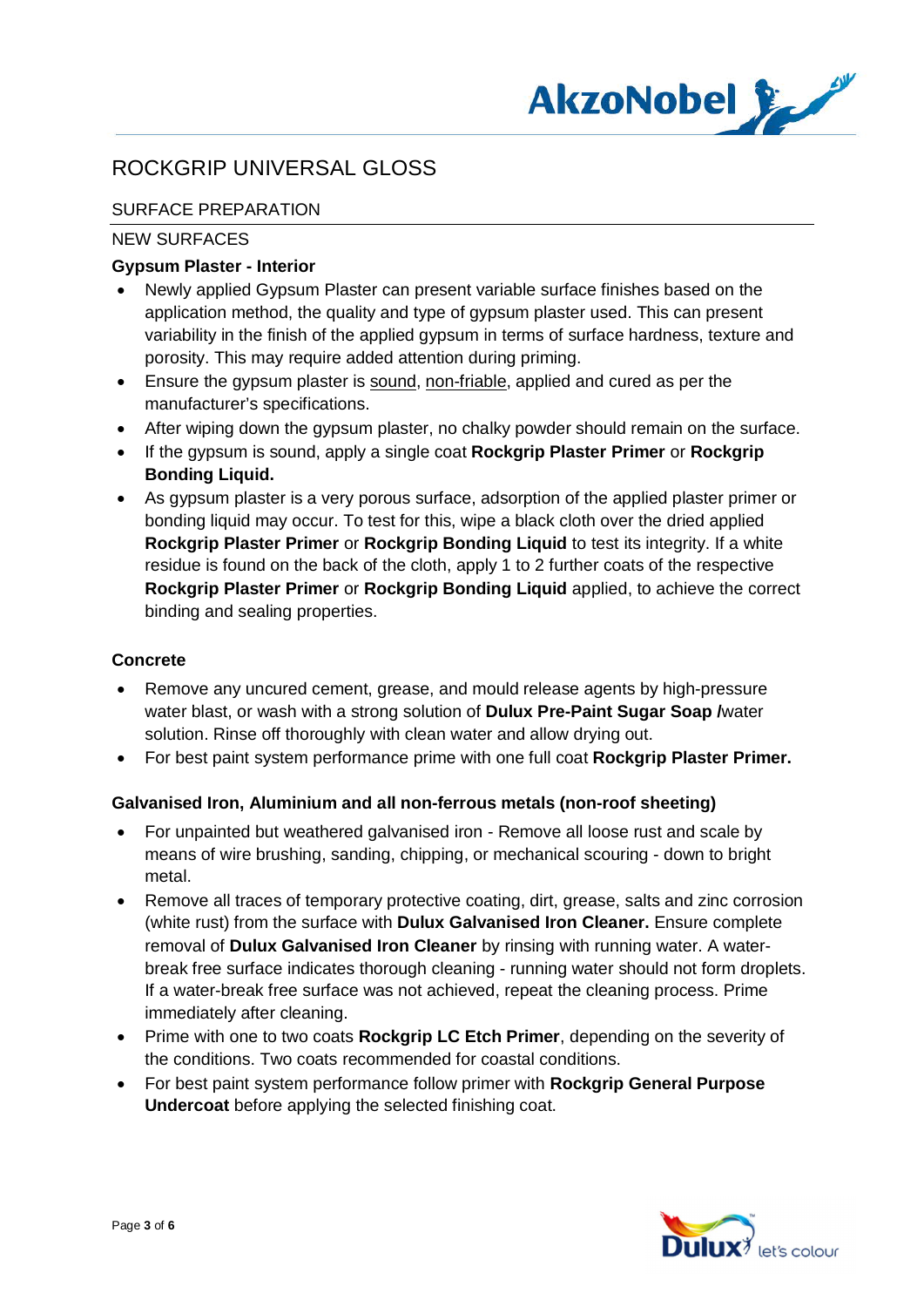

# SURFACE PREPARATION

# NEW SURFACES

# **Mild Steel and Iron**

- · Inspect shop-primer thoroughly for damage by installation. All rust, scale and dirt must be removed by scraping or with steel wire brushes, and then thoroughly sand with medium grit sandpaper and finish with fine grit sandpaper - down to a bright metal finish. Ensure that the sanded areas are dry and free of grease and dust. A solvent wash (rags dipped in lacquer thinner) may be used. Change the rags frequently. Allow drying.
- · Prime with one to two coats **Rockgrip Steel Primer**, depending on the severity of the conditions. Two coats recommended for coastal conditions.
- · For best paint system performance follow primer with **Rockgrip General Purpose Undercoat** before applying the selected finishing coat.

# **Rigid PVC Surfaces**

- · Lightly sand surfaces to improve adhesion. Clean and degrease with **Dulux Pre-Paint Sugar Soap**/water solution. Rinse thoroughly with water and allow drying.
- · Prime with one coat **Dulux Supergrip**

### **Wooden Surfaces**

- · Timber treated with borer- or fire retardant may cause slow drying (consult supplier).
- · Treat knots in timber with Knotting Agent.
- · Spot prime nail heads with **Rockgrip Steel Primer.**
- · Special attention must be given to painting the end grain to avoid moisture penetration apply a second coat after 10 - 20 minutes.
- · Prime with one coat **Dulux Wood Primer**. Two coats may be required for very absorbent wood. Alternatively, timber surfaces can be primed with **Dulux Supergrip** to support a water based paint system.
- · For best paint system performance follow **Dulux Wood Primer** with **Rockgrip General Purpose Undercoat** before applying the selected finishing coat.

# PREVIOUSLY PAINTED SURFACES

### **Good Condition, not powdery**

- Remove all rust scale back by most suitable means back to bright clean metal or galvanised surface. Any loose and flaking paint must be removed back to a sound substrate and firm edges by scraping and sanding.
- · Treat as for new surfaces.

### **Old Paint in Poor Condition**

- · Completely remove all loose and flaking paint.
- · Remove oil, grease dirt or any other contaminants with **Dulux Pre-Paint Sugar Soap**/water solution and allow drying.
- · Friable surfaces must be removed and repaired.

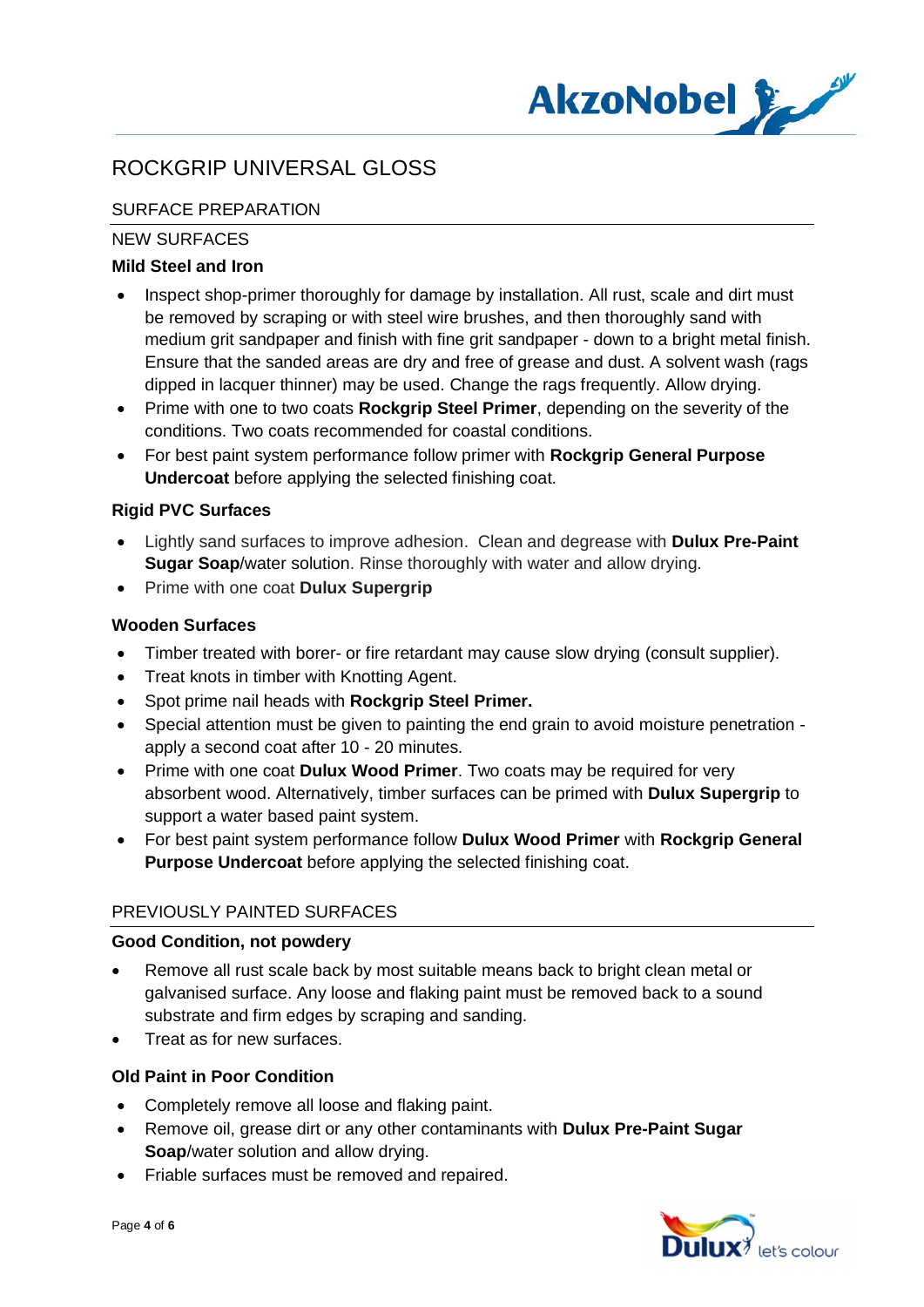

# SURFACE PREPARATION

### PREVIOUSLY PAINTED

# **Old Paint in Poor Condition - Continue**

- · Chalked surfaces must be thoroughly brushed or prepared with high pressure water cleaning. NOTE: While this product can be used for sealing exterior chalked or slightly friable surfaces, it will not penetrate thick layers of powdery material. **Rockgrip Bonding Liquid** which is un-pigmented, is preferred.
- · Mould instructions. To kill lichen and algae growth, scrub with one of the following solutions: either 4:1 water/chlorine, or 4:1 water/sodium hypochlorite. Ensure that the areas are completely saturated, and allow the solution to react for a minimum of 4 hours. Rinse the complete wall surface thoroughly with clean water and allow drying.
- · Prime all exposed areas with appropriate primer as for new surfaces

#### FILLING

Fill all imperfections with the appropriate **Dulux Pre-Paint** filler and spot prime filled areas with appropriate **Rockgrip primer** once the crack filler has dried properly. Failure to do this will result in uneven sheen levels between the repaired and normal areas.

#### HEALTH AND SAFETY INFORMATION

This product contains no added lead. Avoid contact with skin or eyes. Keep out of reach of children. If accidently swallowed, seek medical advice immediately and show this container to the doctor. Dry sanding, flame cutting and/or welding of the dry paint film will give rise to dust and/or hazardous fumes. Wet sanding should be used wherever possible.

If exposure cannot be avoided by the provision of local exhaust ventilation, suitable respiratory protective equipment should be used. Do not empty into drains or watercourses.

Ensure good ventilation during application and drying. It is recommended to use suitable protective clothing and equipment. To avoid the risk of spillage, always store and transport containers in a secure upright position. Refer to Material Safety Data Sheet for complete information.

| Packaging                 | White: 5Lt, 20Lt                                                                                                                                                                                             |
|---------------------------|--------------------------------------------------------------------------------------------------------------------------------------------------------------------------------------------------------------|
|                           | Colours: 5Lt                                                                                                                                                                                                 |
| <b>Storage Conditions</b> | Store under cool dry conditions away from direct sunlight,<br>heat and extreme cold.                                                                                                                         |
| <b>Disclaimers</b>        | Colour references are as accurate as modern printing will<br>allow. Please refer to the in-store stripe cards/standard card,<br>or on-shelf colour displays for an accurate representation of<br>the colour. |

#### ADDITIONAL INFORMATION